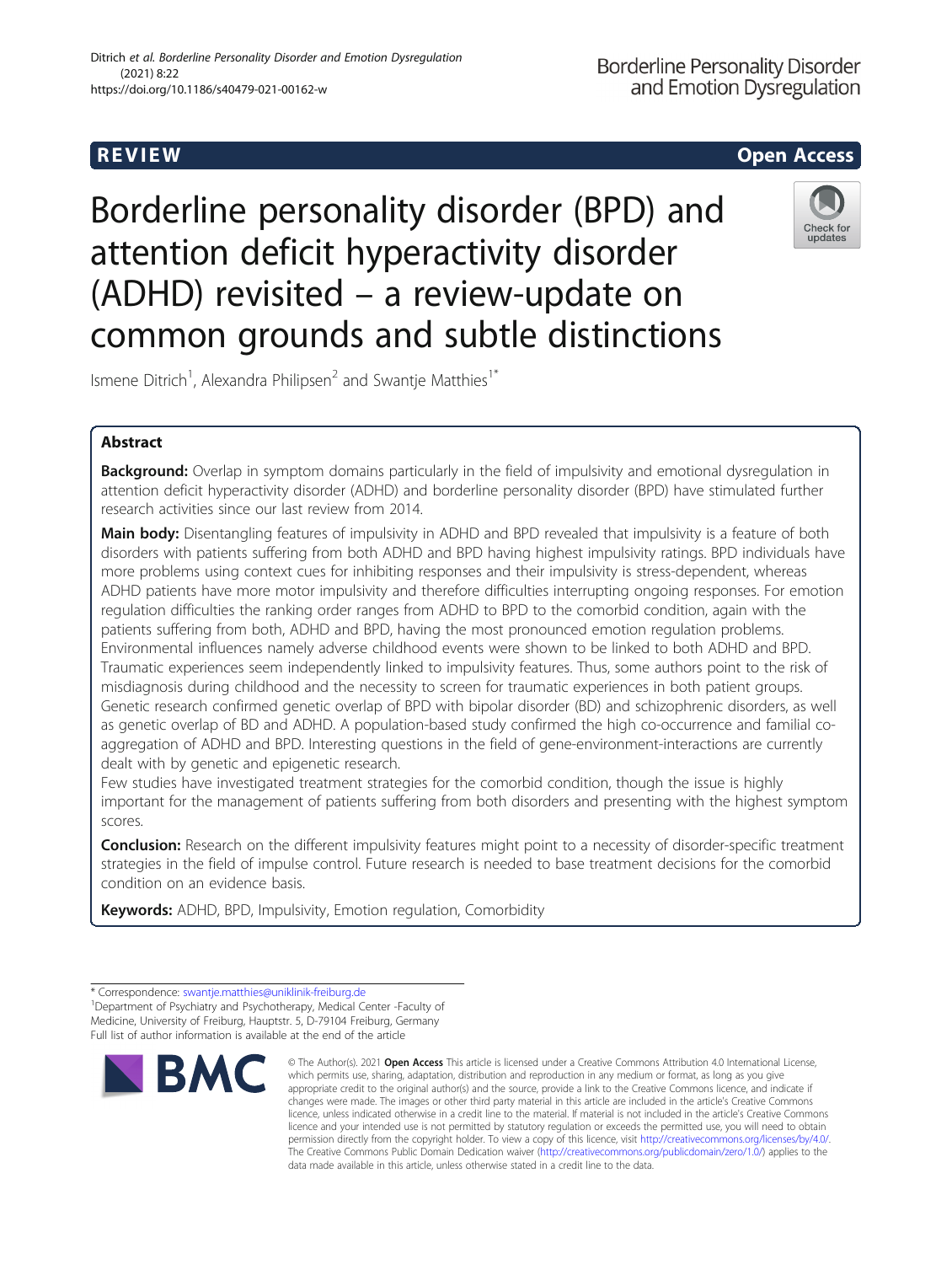#### Background

Attention deficit hyperactivity disorder (ADHD) and borderline personality disorder (BPD) are common psychiatric disorders with prevalences of about 5% for ADHD) [[1](#page-10-0)] and about 1–2% for BPD [[2](#page-10-0)]. BPD is classified as a personality disorder. The DSM-V defines the main features of BPD as a "pattern of instability in interpersonal relationships, self-image, and affects, and marked impulsivity". ADHD according to the DSM-V is a neurodevelopmental disorder characterized by "a persistent pattern of inattention and/or hyperactivityimpulsivity that interferes with functioning or development" [\[3](#page-10-0)]. A high prevalence of ADHD in BPD patients of 30 to 60% was found using structured interviews and self-report questionnaires in retrospective designs [[4](#page-10-0)–[6](#page-10-0)].

ADHD and BPD share important symptom domains, namely impulsivity and emotion dysregulation. Impulsivity as a feature of actions out of spontaneous impulses without thinking about consequences is a core symptom in both disorders, although the psychopathological descriptions of impulsivity in ADHD and BPD in the DSM-criteria are not the same: the type of impulsivity used to define BPD refers to impulsive self-harm and can occur as an associated feature in ADHD, whereas core impulsivity in ADHD is defined as impatience when waiting, talking over people, and interrupting others [\[3](#page-10-0)]. Emotion dysregulation is a core symptom of BPD [\[7](#page-10-0)] and a frequently occurring symptom in ADHD [\[8](#page-10-0)]. It is not part of the official diagnostic criteria for ADHD, as noted in DSM-V, but part of the Wender-Utah-criteria for adults with ADHD [[9](#page-10-0)]. Attention deficit is a core symptom of ADHD and has to date not been considered to be a symptom of BPD, despite in comorbid patients with ADHD and BPD. Shared and overlapping symptoms sometimes lead to difficulties in deciding whether a symptom is part of ADHD or BPD. An interesting scientific debate about the nature of the relationship between the two disorders has stimulated continuing research activities in this field.

Particularly comorbid patients, suffering from ADHD and BPD and their characteristics have been focus of new studies published since 2015 [\[10](#page-10-0)–[14\]](#page-10-0). The comorbidity of ADHD, BPD and bipolar disorder (BD) has also been subject of some publications in the field [\[15](#page-10-0), [16](#page-10-0)]. On a more symptom-oriented base, emotion regulation and impulsivity in different forms and their neurobiological correlates are subject of some mechanism-based and neuropsychological studies since 2015 [[11](#page-10-0), [12](#page-10-0), [17](#page-10-0)– [21\]](#page-10-0). Discussion is continuing on whether ADHD and BPD occasionally co-occur as comorbidities, have common origins, share common pathological mechanisms, have an additive effect on each other, and/or if ADHD in childhood is a risk factor for the development of later BPD.

This article gives an overview on the state of knowledge on ADHD and BPD and the interrelation between the two disorders updating our review from 2014 on the subject [\[22](#page-10-0)].

The aim of this update is to improve and broaden knowledge on the relationship of ADHD and BPD. Information for clinicians will be extracted and a scientifically oriented summary of new findings will be presented to identify research directions.

### Main text

#### Method

A search for studies published since 2014 and dealing with ADHD and BPD in adults was conducted for the following bibliographic databases: Pubmed, Embase, Medline, PsychInfo, Central (The Cochrane Central Register of Controlled Trials). The following terms were used: (ADHD OR (attention deficit) OR (attention-deficit) OR hyperactivity\*) AND (BPD OR (borderline personality disorder) OR borderline\*). The search included all fields in Pubmed, Embase, Medline and PsychInfo databases and abstract, title and keywords in the Central bibliography (Hits: Pubmed 221, Embase 143, Medline 900, Psychinfo 134, Central (The Cochrane Central Register of Controlled Trials) 37).

We searched relevant registers for studies on ADHD and BPD. Furthermore, we screened the reference lists of relevant articles manually. Studies of any design focusing on ADHD and BPD were screened and categorized. We used the categories genetic, epigenetic and environmental risk factors, shared or overlapping symptoms and treatment to group the findings. The systematic search was conducted in April 2020. Originally, as this narrative review is an update to our article from 2014 [[22](#page-10-0)], only studies published between 2014 and 2020 were included. In the course of the peer review process, selected articles were included that were published before this period if they helped to clarify the context of the recent research or after this period if they added interesting data.

#### Shared or overlapping symptoms of ADHD and BPD

The main symptomatic overlap between ADHD and BPD is noted in the domains of impulsivity and emotional dysregulation. But on closer examination, these domains are not the same in ADHD and BPD.

#### Impulsivity

Impulsivity is a core symptom of both ADHD and BPD. Impulsivity as a construct remains poorly defined. In a broader sense, "to act without reflecting the consequences" has been considered an acceptable clinical definition of impulsivity. As mentioned above, the descriptive definitions of impulsive behavior used to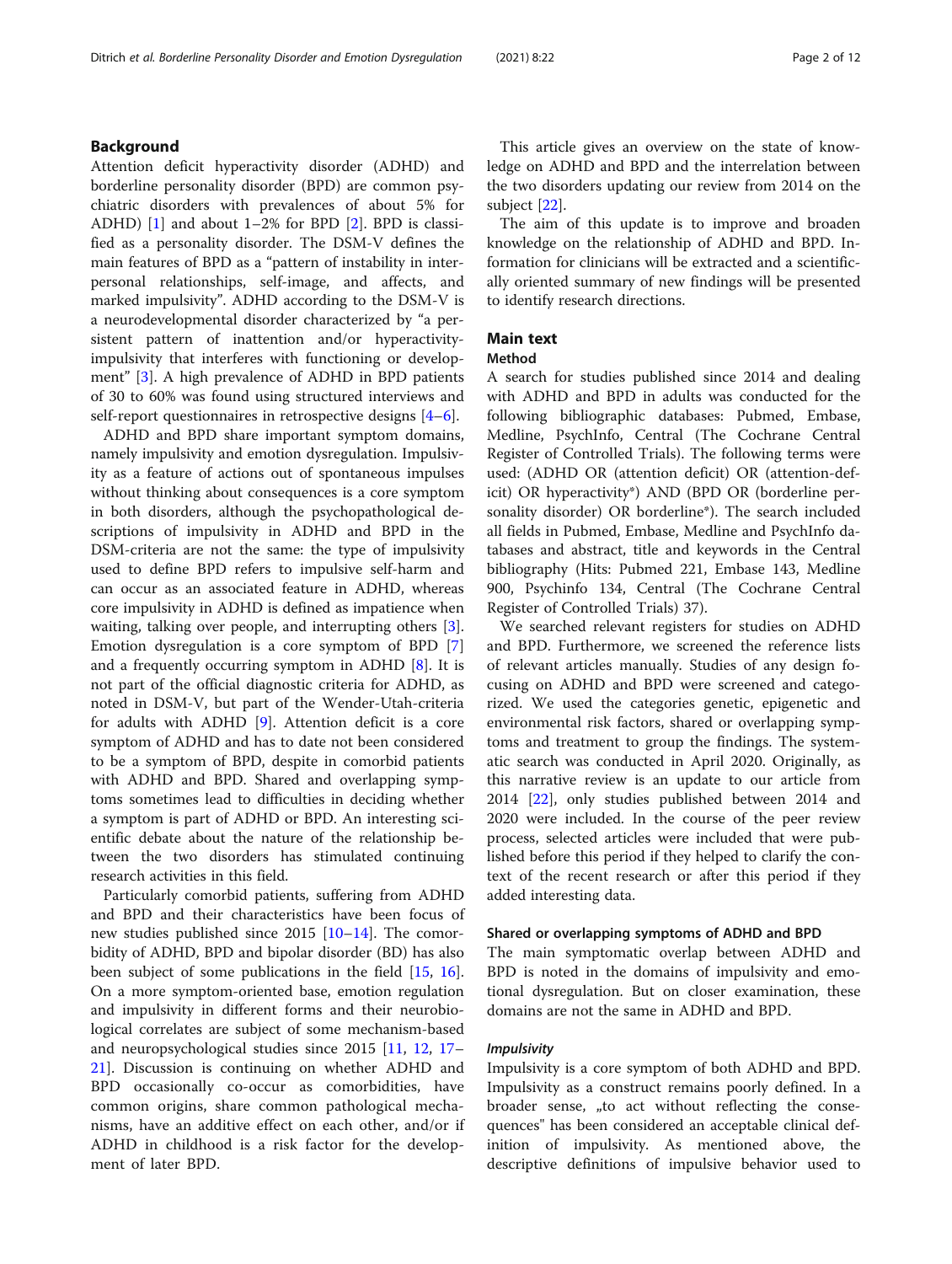<span id="page-2-0"></span>establish the diagnoses ADHD or BPD are not the same according to the DSM-criteria: the type of impulsivity used to define BPD refers to impulsive self-harm, whereas core impulsivity in ADHD is defined as impatience when waiting, talking over people, and interrupting others from what they are doing [[3\]](#page-10-0). Methods to measure impulsivity differ widely. Psychometric and neuropsychological measures are applied. Frequently used, standardized and validated, is the Barratt Impulsiveness Scale (BIS) as a self-rating instrument for trait impulsivity. The BIS has three subscales for motor impulsivity (acting without premeditating consequences), attentional or cognitive impulsivity (rapid information processing, responsiveness and decisiveness leading to inaccurate actions) and non-planning impulsivity (present oriented inability to prearrange and plan). Neuropsychological measures of impulsivity, e.g. measures of motor impulsivity and cognitive impulsivity, often focus on the behavioral component of impulsivity, namely impulse control or inhibition of stimulus-driven reactions. A classical paradigm to measure motor impulsivity is a go/no go paradigm. Cognitive impulsivity is often measured with delay discounting paradigms where immediate consequences or rewards need to be weighed against future consequences or rewards.

Research suggests that impulsivity is a multifaceted construct that via different traits can lead to maladaptive behavior [\[23](#page-10-0)]. In both, ADHD and BPD, impulsivity is a characteristic psychopathological feature, a symptom and diagnostic criterion. Still open remain the research questions if impulsivity in BPD is different from impulsivity in ADHD and, whether impulsivity in BPD is merely a feature of the comorbid or underlying condition of ADHD. Research on the neuropsychological basis of the behavioral overlap is scarce and remains contradictory. Yet, two studies cited in the previous review found results indicating that impaired inhibition is a core feature in adults with ADHD but not in adults with BPD [[24](#page-10-0), [25](#page-11-0)]. These studies were starting point for research activities dealing further with the question if deficient inhibitory control characterizes BPD independently of ADHD or if both disorders share response inhibition problems as a common symptom. The recent studies published since then are presented in the following and in detail in Table 1.

A questionnaire study [\[26](#page-11-0)] using self-rating measures reported a high number of ADHD diagnoses and significantly higher impulsivity ratings and ADHD symptom load in a group of 90 female BPD patients compared to a healthy control group. The ADHD symptom score of

**Table 1** Overview on studies concerning impulsivity in ADHD and BPD

| Author                            | Design                                                                                                                        | Population                                                                                                | <b>Description</b>                                                                                                                                                      | Result                                                                                                                                                                                                                                                                                                        |
|-----------------------------------|-------------------------------------------------------------------------------------------------------------------------------|-----------------------------------------------------------------------------------------------------------|-------------------------------------------------------------------------------------------------------------------------------------------------------------------------|---------------------------------------------------------------------------------------------------------------------------------------------------------------------------------------------------------------------------------------------------------------------------------------------------------------|
| Kulacaoglu<br>et al. 2017<br>[26] | Questionnaire study                                                                                                           | Adult women with BPD $(n=$<br>90) and control group (CG,<br>$n = 90$                                      | Self-ratings of impulsivity with the<br>BIS and of ADHD symptoms with<br>the ASRS.                                                                                      | • Higher impulsivity ratings<br>and more ADHD<br>diagnoses in the BPD<br>group<br>• Correlation between<br>ADHD symptoms and<br>impulsivity score on BIS<br>• Motor impulsivity (BIS)<br>predicted ADHD<br>symptom score                                                                                      |
| O'Malley<br>et al. 2016<br>[11]   | Neuropsychological laboratory study<br>measuring attentional functioning and<br>impulsivity in form of response<br>inhibition | Adults with ADHD $(n = 40)$<br>and adults with ADHD+BPD<br>$(n = 20)$                                     | Self and informant ratings of<br>impulsivity with BAARS.<br>Attention was measured with LCT<br>and VE. Response inhibition was<br>measured with HSCT, SNST and<br>MFFT. | • Comorbidity: ADHD <<br>$ADHD + BPD$<br>· Intellectual functioning:<br>$ADHD > ADHD + BPD$<br>· Impulsivity (informant-<br>rating): $ADHD <$<br>ADHD+BPD<br>· Impulsivity (self-rating):<br>$ADHD = ADHD + BPD$<br>• Attention problems:<br>ADHD < ADHD+BPD<br>• Response inhibition:<br>$ADHD = ADHD + BPD$ |
| Van Dijk<br>et al. 2014<br>[18]   | Neuropsychological laboratory study<br>measuring response inhibition                                                          | Adults with ADHD $(n = 14)$ ,<br>$BPD(n = 12)$ , ADHD+BPD<br>$(n = 7)$ and control subjects<br>$(n = 37)$ | Measurement of response<br>inhibition with AX-CPT.                                                                                                                      | • ADHD: slower reaction<br>time in AY-trials<br>• BPD: more errors, slower<br>reaction time in BX-trials.<br>more errors in BX and AX<br>trials                                                                                                                                                               |

BIS Barratt Impulsiveness Scale, ASRS Adult ADHD Self-Report Scale, BAARS Barkley Adult ADHD Rating Scale, LCT Letter Cancellation Test, VE Visual Elevator Test, HSCT Hayling Sentence Completion Test, SNST Stroop Neuropsychological Screening Test, MFFT Matching Familiar Figures Test, AX-CPT AX-Continuous Performance Task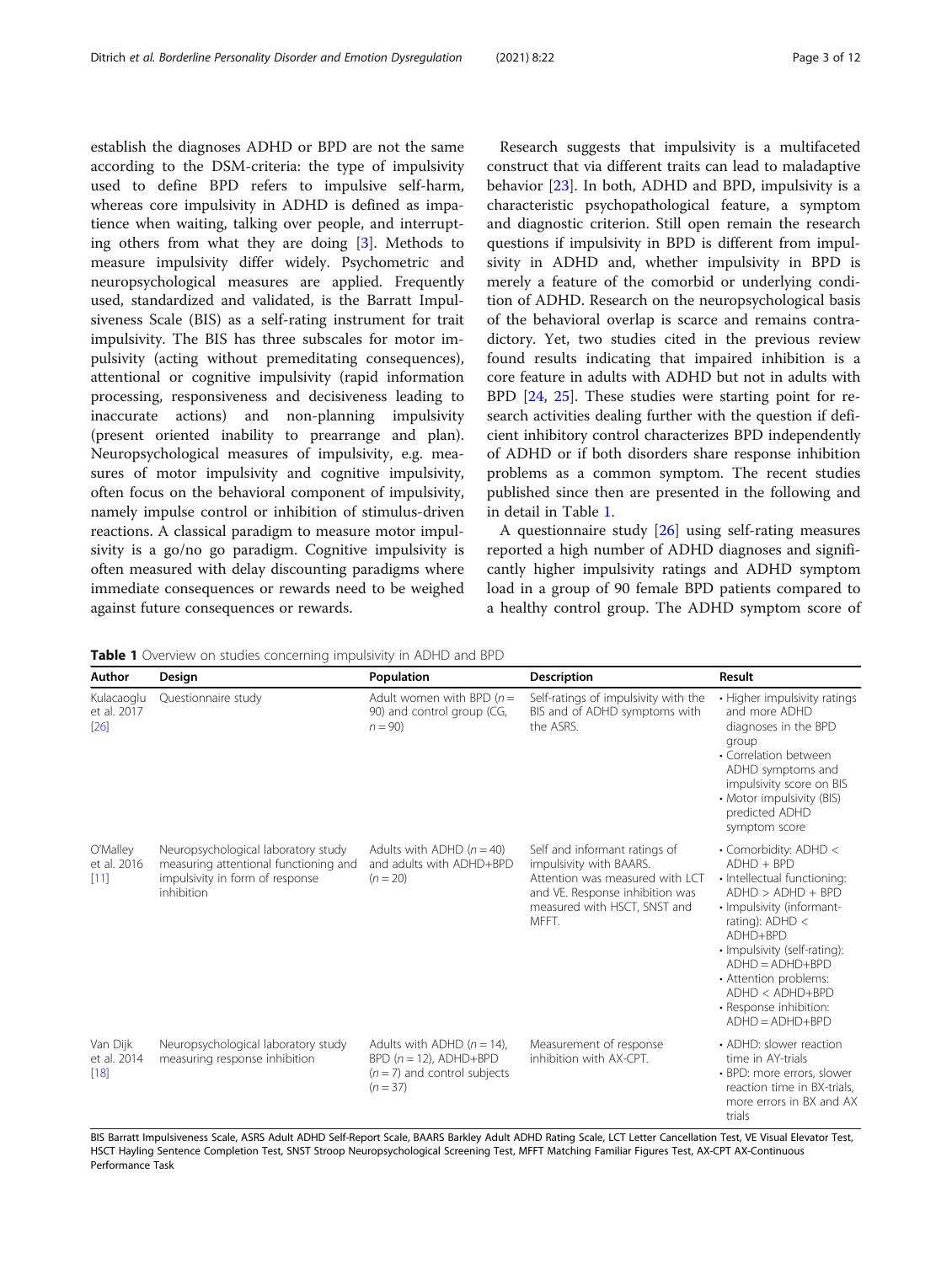these study participants significantly correlated with the total score on the BIS. All subscale-scores of the BIS were significantly higher in the BPD patient group compared with the control group. The motor impulsivity subscale was predictive of the ADHD score.

O'Malley et al. [[11\]](#page-10-0) compared a group of ADHD patients with a group of patients meeting diagnostic criteria for both, ADHD and BPD. The comorbid group had a significantly higher psychopathological symptom load and was much more impaired in psychosocial life and intellectual functioning. Informant ratings of impulsivity were higher in the comorbid group. Self-reported impulsivity levels did not differ between groups. Impairment in attention measures was more pronounced in the comorbid group but not measures of response inhibition.

A classical test for cognitive control, ADHD related attention problems and response inhibition deficits is the Continuous Performance Test (CPT) [\[27\]](#page-11-0). In the CPT, participants see or hear a series of stimuli and have to either give or inhibit a response depending on the task instructions. The Conners'CPT is used to test for ADHD [[28\]](#page-11-0). CPT's are based on the paradigm that a global prepotency of response is created that must occasionally be overridden by voluntary control. A further development of the CPT is the AX-CPT [[29\]](#page-11-0). It takes into account that response inhibition also depends on context processing. Thus, this test measures a person's ability to maintain a goal state (e.g., that X must follow A to be a target), and the ability to process context (e.g., knowing that if a B is presented, the next letter cannot be a target). The AX-CPT was used as a possible means to differentiate between ADHD and BPD in a first pilot study with 14 ADHD patients, 12 BPD patients, 7 patients with ADHD and BPD and 37 healthy controls [\[18](#page-10-0)]. ADHD and BPD patients both had problems with response inhibition. Patients with BPD had the highest overall error rate in comparison to the other groups. BPD patients had more problems to use context factors as hints for inhibition whereas ADHD patients had slower responses when they had to interrupt an already ongoing response tendency. The authors conclude that both patient groups show inhibition problems with BPD patients having more - and more pervasive - deficits compared with the ADHD patients. The results suggest that inhibition deficits are part of BPD independently of ADHD and that context processing is impaired in BPD.

However, directly linking cognitive tests to behavior is not always possible since associations between neuropsychological test results and symptoms or behavior are often weak and a causal link has not been clearly demonstrated. It is nevertheless interesting that impaired response inhibition in the narrow sense (interruption of ongoing actions) is reported for ADHD and not for BPD

– in line with the idea that impulsivity in ADHD reflects a more neurocognitive disorder whereas impulsivity in BPD has a more "behavioral" and composite etiology.

#### Impulsivity under stress

In the framework of hypotheses generated based on scientific work related to the theories and assumptions of Marsha Linehan's Dialectical Behavioral Therapy (DBT) stress has been assumed to be a powerful factor influencing levels of impulsivity especially in BPD patients. To understand the differences and commonalities between ADHD and BPD in the realm of impulsivity better it has been hypothesized that ADHD is characterized by high levels of trait impulsivity whereas BPD is characterized by state impulsivity or, in other words, stress-induced high impulsivity levels.

To elucidate these assumptions, Cackowski et al. [[19](#page-10-0)] investigated the effect of induced stress on different components of impulsivity in a group of female BPD patients compared with matched controls. The results were controlled for the level of self-reported ADHD symptoms. BPD patients reported higher levels of trait impulsivity compared with the control group. In both groups, stress-induction lead to higher levels of self-reported impulsivity. BPD patients reported higher state impulsivity under the resting and the stress condition and a higher stress-dependent increase in state impulsivity. The neuropsychological tasks in this study revealed response inhibition deficits in a go/stop task in BPD patients under stress. Decision making was not different in women with BPD and the control group under both conditions.

With the aim to further investigate the impact of acute stress on self-reported and neuropsychological measures of impulsivity in ADHD and BPD the study from Krause-Utz et al. [\[21](#page-10-0)] followed this line of thought that links impulse control deficits under non-stress conditions to ADHD and assumes that impulse control deficits in BPD are primarily related to experiences of acute stress (see Table [2](#page-4-0)). The study confirmed that action withholding is stress-dependent in BPD. At the same time the study contributed to the differentiation of impulsivity features in both disorders, showing that delay discounting seems to be a feature of BPD independent of ADHD and stress.

#### Impulsivity and association to early traumatic experiences

Impulsivity in different psychiatric disorders and its association with early trauma experiences is subject of a study in 744 participants published by Richard-Lepouriel and colleagues [\[12\]](#page-10-0). Six clinical patient groups (bipolar disorder (BD), BPD, ADHD and comorbid patients with  $BPD + BD$ ,  $BPD + ADHD$  and  $BD + BPD + ADHD$  and a control group were compared. Interestingly, impulsivity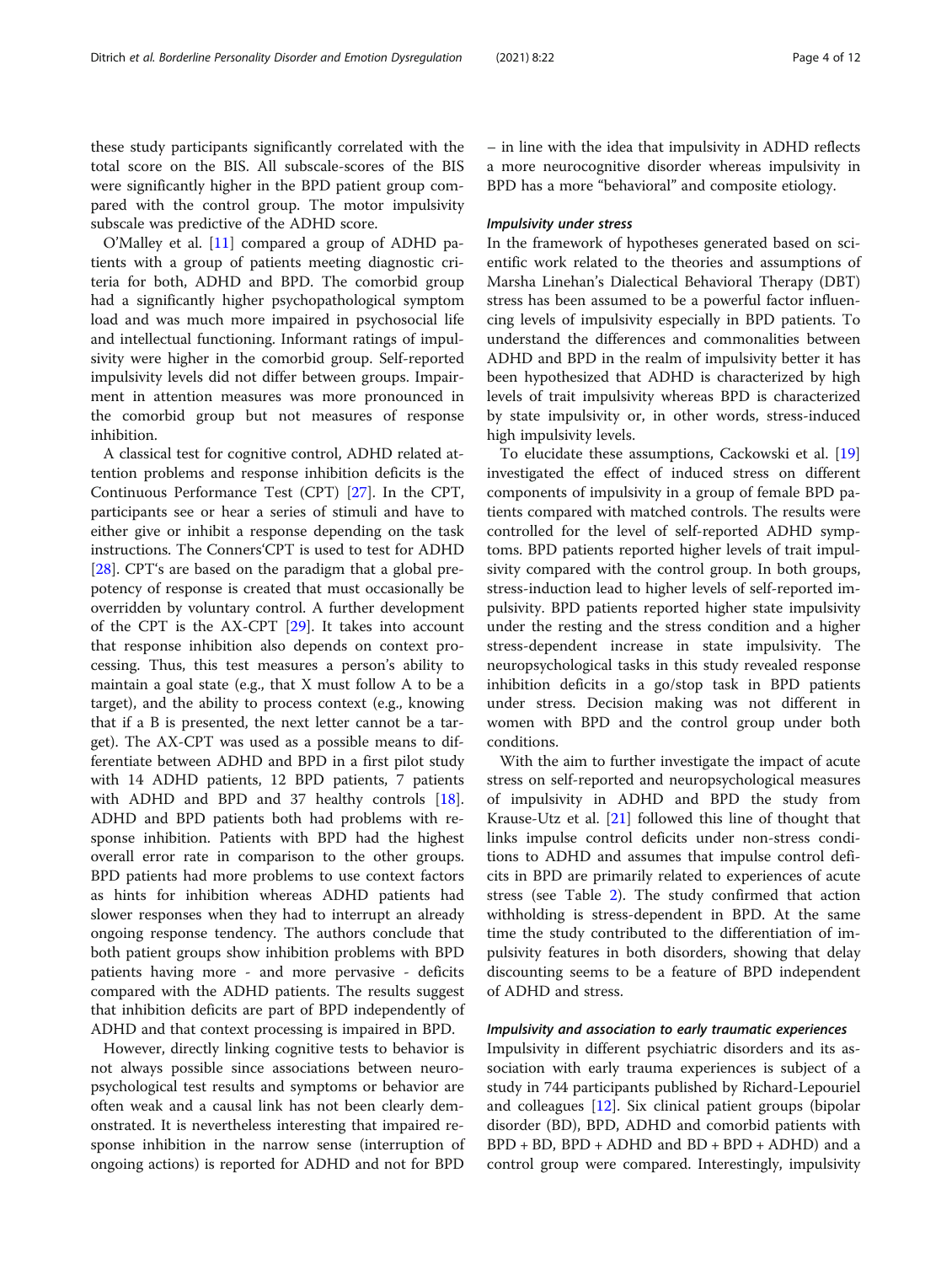| Author                            | Design                                                                                                                                     | Population                                                                                               | <b>Description</b>                                                                                                                                                                                                                 | Result                                                                                                                                                                                                                                                                                                                                                                                                                                                                                      |
|-----------------------------------|--------------------------------------------------------------------------------------------------------------------------------------------|----------------------------------------------------------------------------------------------------------|------------------------------------------------------------------------------------------------------------------------------------------------------------------------------------------------------------------------------------|---------------------------------------------------------------------------------------------------------------------------------------------------------------------------------------------------------------------------------------------------------------------------------------------------------------------------------------------------------------------------------------------------------------------------------------------------------------------------------------------|
| Krause-Utz<br>et al. 2016<br>[21] | Neuropsychological laboratory study<br>with stress induction measuring<br>inhibitory control                                               | Adult women with BPD<br>$(n = 30)$ , adult women with<br>ADHD ( $n = 28$ ) and CG of<br>women $(n = 30)$ | Self-ratings of impulsivity with BIS<br>and UPPS.<br>Stress induction with MMST.<br>Measurement of inhibitory control<br>with action withholding (IMT),<br>action cancelation (GoSTop) and<br>delay discounting task.              | • Trait impulsivity: ADHD ><br>BPD > CG<br>• State impulsivity after<br>stress higher in all groups<br>and $ADHD = BPD > CG$<br>• Action withholding<br>before stress: ADHD =<br>BPD > HC<br>• Action withholding<br>deficits after stress<br>significantly higher in<br>BPD (not in ADHD and<br>CG)<br>• Action cancelation: no<br>differences in inhibition<br>and no stress effect<br>• Delay discounting: BPD ><br>CG. Preference for<br>immediate reward in<br>ADHD. No stress effect. |
| Cackowski<br>et al. 2014<br>[19]  | Neuropsychological laboratory study<br>with measurement of response<br>inhibition and decision making before<br>and after stress induction | Adults women with BPD<br>$(n = 31)$ and CG of women<br>$(n = 30)$ . ADHD score<br>controlled for.        | Self and informant ratings of<br>impulsivity with BIS, UPPS, STAXI<br>and STIMP.<br>Stress-induction with MMST.<br>Neuropsychological measurement<br>of response inhibition with go/<br>nogo task and decision making<br>with IGT. | • Trait impulsivity: BPD ><br>CG<br>• State impulsivity before<br>and after stress: $BPD > CG$<br>· Stress-dependent in-<br>crease in state impulsiv-<br>ity: $BPD > CG$<br>• Response inhibition<br>problems under stress:<br><b>BPD (ADHD-score</b><br>controlled for $) > CG$<br>• Decision making before<br>and after stress: $BPD = CG$                                                                                                                                                |

<span id="page-4-0"></span>Table 2 Overview on studies concerning impulsivity under stress in ADHD and BPD

UPPS Urgency Premeditation Perseverance Sensation Seeking Impulsive Behaviour Scale, MMST Mannheim Multicomponent Stress Test, IMT Immediate Memory Task, STAXI State Trait Anger Expression Inventory, STIMP State Impulsivity Questionnaire, IGT Iowa Gambling Task

measures were the same in BD and the control group, whereas patients with BPD + ADHD reported higher levels of impulsivity. Impulsivity was associated with traumatic experiences in BD and the control group but not in BPD and ADHD.

Another study compared 165 BPD patients and 165 healthy controls in terms of impulsivity, traumatic experiences, ADHD symptoms and dissociative symptom load [[17\]](#page-10-0). High scores in all the investigated measures were confirmed in the BPD group. Attentional and motor impulsiveness were predictors of ADHD in BPD patients.

#### Emotional Dysregulation

In BPD, difficulties of emotion regulation are considered the core pathology [\[30](#page-11-0)]. In ADHD, a considerable subgroup of patients also suffer from emotional dysregulation and some authors consider emotional dysregulation a primary symptom in ADHD [[8,](#page-10-0) [31\]](#page-11-0).

Rüfenacht et al. [\[13](#page-10-0)] compared psychometric measurements of emotion regulation abilities between four groups: 279 patients with ADHD, 70 patients with BPD and 60 patients with ADHD+BPD, and a group of controls. All clinical groups had high emotional reactivity,

including emotional sensitivity, intensity and persistence of emotions. This characteristic was most pronounced in patients with comorbid ADHD+BPD, followed by BPD. But emotional reactivity was more pronounced in ADHD than in controls. ADHD patients had better control over their emotions and used more adaptive cognitive strategies and fewer non-adaptive cognitive strategies than BPD patients. ADHD and BPD patients were similarly impaired in the perception of self and others. Cognitive empathy scores were lower in the comorbid group than in the ADHD group.

Substance use disorders (SUD) are important comorbidities of ADHD and BPD patients. A mediation analysis in 305 male SUD patients confirmed that difficulties in emotion regulation did partially mediate the relationship between ADHD symptoms and symptoms of BPD [\[32](#page-11-0)].

In another attempt to contribute some more explanations on the relationship between retrospectively reported symptoms of ADHD in childhood and BPD, Fossati et al. [\[33](#page-11-0)] assessed 207 outpatients with different personality disorders. The contribution of both - symptoms of impulsivity and emotional dysregulation - as mediators on the relationship between ADHD symptoms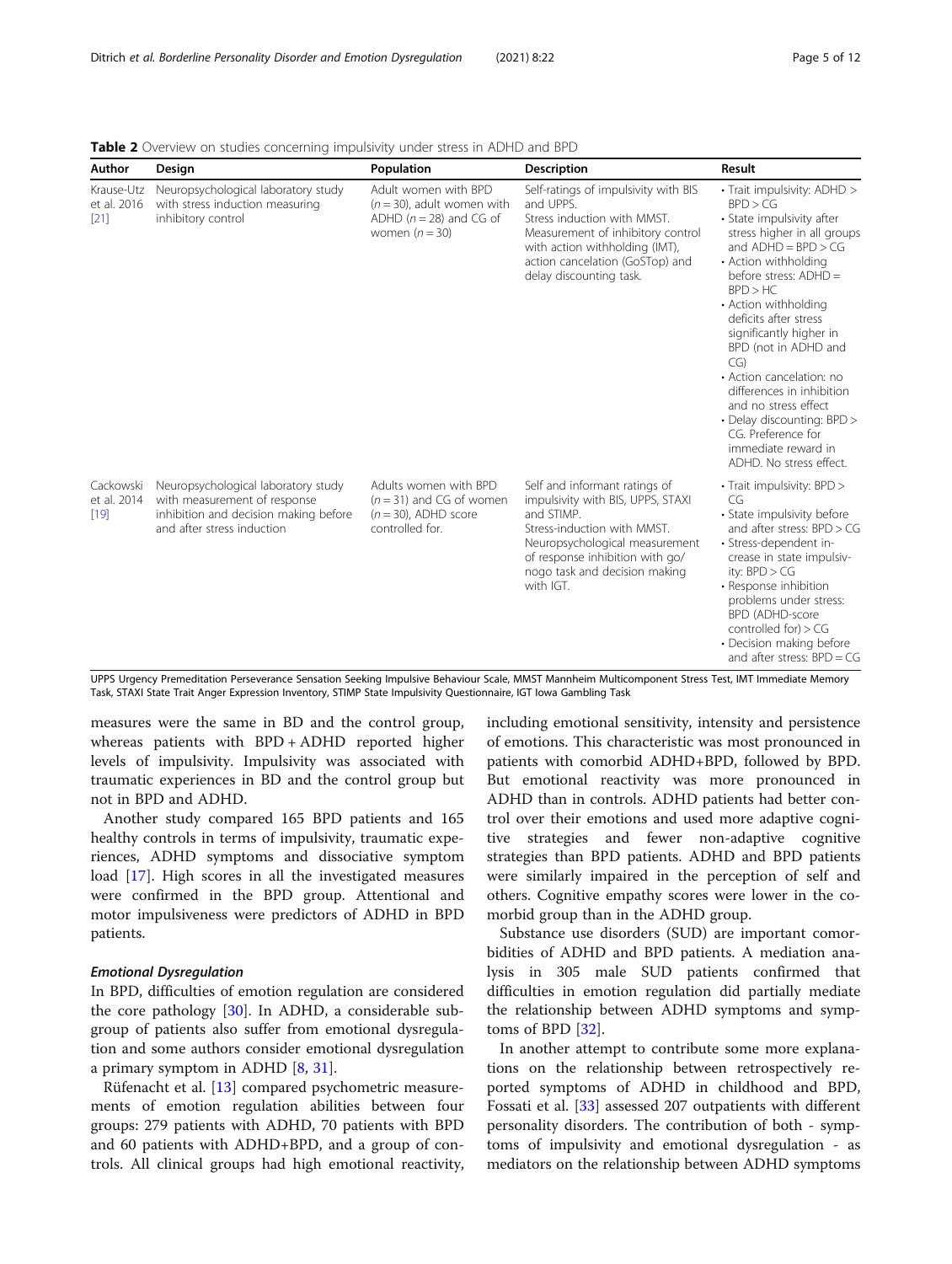and BPD features was confirmed in the participating women but not in men.

#### Shared genetic, epigenetic and environmental risk factors for ADHD and BPD

Little is known about shared risk factors for ADHD and BPD. Overlapping genetic risks raise interesting questions about the distinctiveness of the categorial diagnoses.

#### Genetics

Heritability estimates of ADHD are ranging between 70 and 80% [[34](#page-11-0)] while familial and twin studies indicate a heritability of BPD ranging from 35 to 46% [[35\]](#page-11-0). Interestingly, self-reported ADHD symptoms in adults have very similar heritability in the range of 35–50%. The lower heritability estimates in BPD may thus reflect truly lower heritability or could also be related to rater effects - or be caused by not using full clinical criteria. These aspects of heritability in ADHD have been discussed by Larsson and colleagues [\[36\]](#page-11-0).

The most robust findings in the field of genetic risk arise from estimating genetic overlap using genome wide association studies (GWAS). Polygenic risk scores (PRS) are calculated as an estimate of an individual's genetic liability to a trait or disease, according to their genotype profile and relevant GWAS data [[37\]](#page-11-0).

A GWAS of BPD indicated a genetic overlap with bipolar disorder (BD), major depression and schizophrenia [[16\]](#page-10-0). Genetic overlap of BPD with BD  $(r<sub>g</sub> = 0.28$  [P =  $(2.99 \times 10^{-3})$ , schizophrenia (r<sub>g</sub> = 0.34 [P = 4.37 × 10<sup>-5</sup>]) and major depression ( $r_g = 0.57$  [ $P = 1.04 \times 10^{-3}$ ]) was found. We have not found a GWAS that directly examined the genetic overlap between ADHD and BPD.

In a prospective population-based study using a PRSapproach, Mistry et al. [\[15](#page-10-0)] examined associations between the genetic risk for BD and childhood ADHD as well as BPD-traits. The children included were age 7.6 when assessed for ADHD via parent-interviews and 11 years when assessed for BPD-traits (using the Childhood Interview for DSM-IV Borderline Personality Disorder). There was no association between BD-PRS and being high risk for BPD (OR = 1.01, 95% CI = 0.90, 1.13;  $p =$ 0.860) whereas a strong association between BD-PRS and increased odds of ADHD-diagnosis was found  $(OR = 1.31, 95\% CI = 1.10, 1.57; p = 0.003)$ . Again, a direct association between ADHD and BPD has not been examined in this study.

Kuja-Halkola et al. [\[38](#page-11-0)] investigated the co-occurrence and familial co-aggregation between clinically diagnosed ADHD and BPD in over two millions individuals born in Sweden between 1979 and 2001. The authors estimated the within-individual association between ADHD and BPD and the familial occurrence of ADHD and/or BPD in twins, siblings, half siblings and cousins, using an adjusted odds ratio (aOR). Individuals with an ADHD diagnosis had aOR of 19.4 of also having a BPD diagnosis, compared to individuals not diagnosed with ADHD. Having relatives with ADHD also increased the risk for BPD, with higher aORs for closer relatives and smaller aORs for more distant relatives. The pattern of familial coaggregation of ADHD and BPD across different types of relatives indicates that genetic factors play a role in the co-occurrence of ADHD and BPD. And the results also showed that not all of the association was explained by genetic factors.

A review and meta-analysis of genetic factors in BPD did not identify a susceptibility gene for the development of BPD [[35\]](#page-11-0). The authors discuss the existing evidence for gene–environment correlations in the genesis of BPD. They propose more research of candidate genes that modulate vulnerability towards environmental factors, e.g. genes implicated in HPA axis regulation.

#### Epigenetics

Amad et al. [\[35](#page-11-0)] pronounced the importance of epigenetics in the context of gene-environment-interactions (GxE interactions). Epigenetic changes have been a topic of interest in psychiatric research as they might represent "fingerprints "of GxE interactions. An early epigenetic study revealed changes in DNA methylation in peripheral tissue in boys with ADHD compared with controls  $[39]$  $[39]$ . A more recent study – and the only study we found showing an association at epigenetic level – reported a link between childhood trauma, methylation of the Serotonin 3A receptor  $(5-HT<sub>3A</sub>R)$  and the severity of ADHD, BPD and BD [[40](#page-11-0)]. Following previous studies that suggested overlapping sets of common genetic risk factors in psychiatric disorders, such as alterations in serotonin receptors that play an important role in the development of the human brain, the authors hypothesized that 5-HT<sub>3A</sub>R methylation status will mediate the effect of childhood maltreatment on psychopathology in adulthood. For the methylation analysis, blood samples were taken from the three clinical groups (ADHD  $N =$ 111, BPD  $N = 116$  and BD  $N = 122$ ). The results revealed an association between maltreatment and severity of the disorder. There was a significant association of childhood maltreatment, especially physical abuse, with 5-  $HT<sub>3A</sub>R$  methylation levels.

#### Adverse childhood events

The interrelation between ADHD, traumatic experiences and BPD is still subject of debate. GxE-interactions are thought to be important factors in the development of symptom-expression in both BPD and ADHD. In general, individuals with a particular genotype are at risk to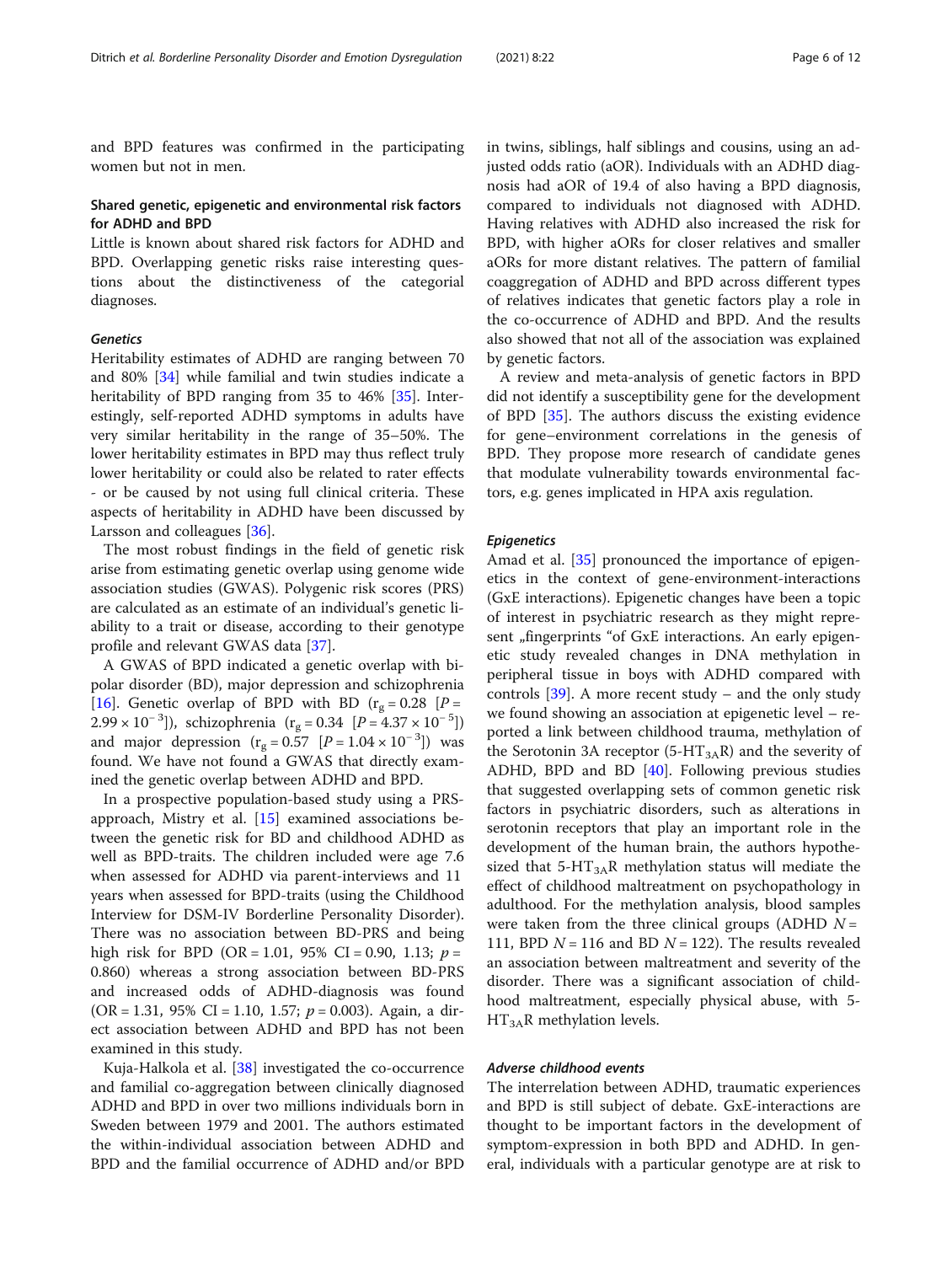develop more severe symptoms in the presence of environmental adversity of any sort [\[41](#page-11-0), [42\]](#page-11-0).

Brown et al. [\[43](#page-11-0)] investigated adverse childhood events (ACE) in children diagnosed with ADHD using data obtained from the 2011/2012 National Survey of Children's Health, a cross-sectional telephone survey. Included were data of parents of children in the United States who responded to queries about ADHD and their child's exposure to nine different ACEs (e.g. socioeconomic hardship, domestic violence, discrimination). The 76,227 children included were aged 4–17 years. A graded relationship between ACE score and the parent-reported severity of ADHD-symptoms was observed. Children with ACE scores of 1 (aOR, 1.60; 95% CI, 1.38–1.87), 2 (aOR, 2.16; 95% CI, 1.81–2.57), 3 (aOR, 3.09; 95% CI, 2.46– 3.88), and 4 (aOR, 3.97; 95% CI, 3.29–4.80), were more likely to have parent-reported ADHD compared with children without ACEs. The authors critically mentioned the fact that only a minority of the pediatricians systematically screen for ACEs. The consequences of possible ADHD misdiagnosis due to behavioral patterns connected to underlying trauma or neglect and the general arguments about routine screening for ACEs during ADHD assessment in childhood [\[44](#page-11-0)] are discussed.

Dalbudak and Evren [[45\]](#page-11-0) investigated shared risk factors for ADHD and Borderline personality features (BPF) in a sample of 300 Turkish university students. The severity of BPF correlated with adult ADHD symptoms, emotional abuse, physical abuse and depression scores. Hierarchical regression analysis indicated that, among depressive symptoms and history of emotional or physical abuse, the severity of ADHD symptoms is a predictor for the severity of BPF. This is in line with previous findings that showed a relation between childhood symptoms of ADHD, emotional abuse in childhood and more severe BPF in adulthood [[5,](#page-10-0) [22,](#page-10-0) [46\]](#page-11-0).

Ferrer et al. [[10\]](#page-10-0) analyzed the history of childhood trauma retrospectively in adult patients with BPD, ADHD, BPD + ADHD and controls. Patients with BPD + ADHD reported more history of maltreatment during childhood, compared with healthy controls and noncomorbid BPD and ADHD patients.

For total trauma-scores, there was a highly significant gradual increase: "No BPD-no ADHD" (48.45) < ADHD  $(53.64)$  < BPD  $(54.99)$  < BPD + ADHD  $(61.16)$ . The same ranking applied to total abuse, emotional abuse and sexual abuse. According to the total trauma-scores, comorbid patients seem to suffer more childhood trauma than non-comorbid patients do. The ADHD-group has slightly lower scores compared with the BPD-group.

The recent investigations on ACE and severity of ADHD add further support to the evidence already discussed in our preceding review: Not only patients with BPD but also patients with ADHD - and especially comorbid ADHD+BPD-patients - have increased rates of childhood trauma and adverse events. Having ADHD could go along with one of the genetic backgrounds on which environmental risks play - leading to development of BPD. Thus, children with ADHD might be more likely to develop BPD when exposed to trauma.

#### **Treatment**

Treatment strategies for BPD are mostly psychotherapeutic [[47](#page-11-0), [48](#page-11-0)]. Treatment guidelines for ADHD often recommend multimodal approaches with medication combined with psychosocial treatment [\[49\]](#page-11-0). Even if a considerable number of BPD patients also suffer from ADHD, knowledge about treatment of comorbid patients suffering from both, ADHD and BPD, is rare so far.

#### Treatment strategies for comorbid ADHD+BPD

Asherson et al. [[50](#page-11-0)] stated a shortage of data about treatment of adults with ADHD and comorbid BPD after reviewing the literature up to 2013. Based on the evidence and the authors' clinical experience, they recommended that treatment of ADHD should always be considered when treating comorbid personality disorders, with the aim to reduce ADHD-dependent distress, improve functioning in the daily lives and enhance control over the behavior. According to Asherson and colleagues, patients are more likely to engage and benefit from psychological treatment programs for BPD when comorbid ADHD is treated.

Beneficial but small to moderate effects of methylphenidate (MPH) on emotional dysregulation in adult ADHD (without taking into account comorbidity) have been shown in the past [\[51](#page-11-0)] and confirmed in more recent meta-analyses [\[52,](#page-11-0) [53\]](#page-11-0). In a naturalistic study, Prada et al. [[14\]](#page-10-0) investigated therapy outcome of comorbid BPD-ADHD patients receiving DBT therapy with or without additional MPH treatment. BPD-ADHD patients who were receiving MPH treatment showed a significantly improved response to DBT treatment for Trait-State Anger scores, motor impulsiveness, depression severity, and ADHD severity, when compared with those without stimulant medication.

Gvirts et al. [\[54](#page-11-0)] administered a single dose of methylphenidate in a randomized placebo-controlled double blind design and studied the effect on cognitive measures and decision making in 22 patients with BPD. The Test of Variables of Attention, a digit-span test, and the computerized Iowa Gambling Task was completed by the participants after they had been administered either a single dose of 20–30 mg MPH (adjusted to the patient's weight) or a placebo. The authors report an improvement of decision-making capacities following the administration of MPH depending on ADHD symptom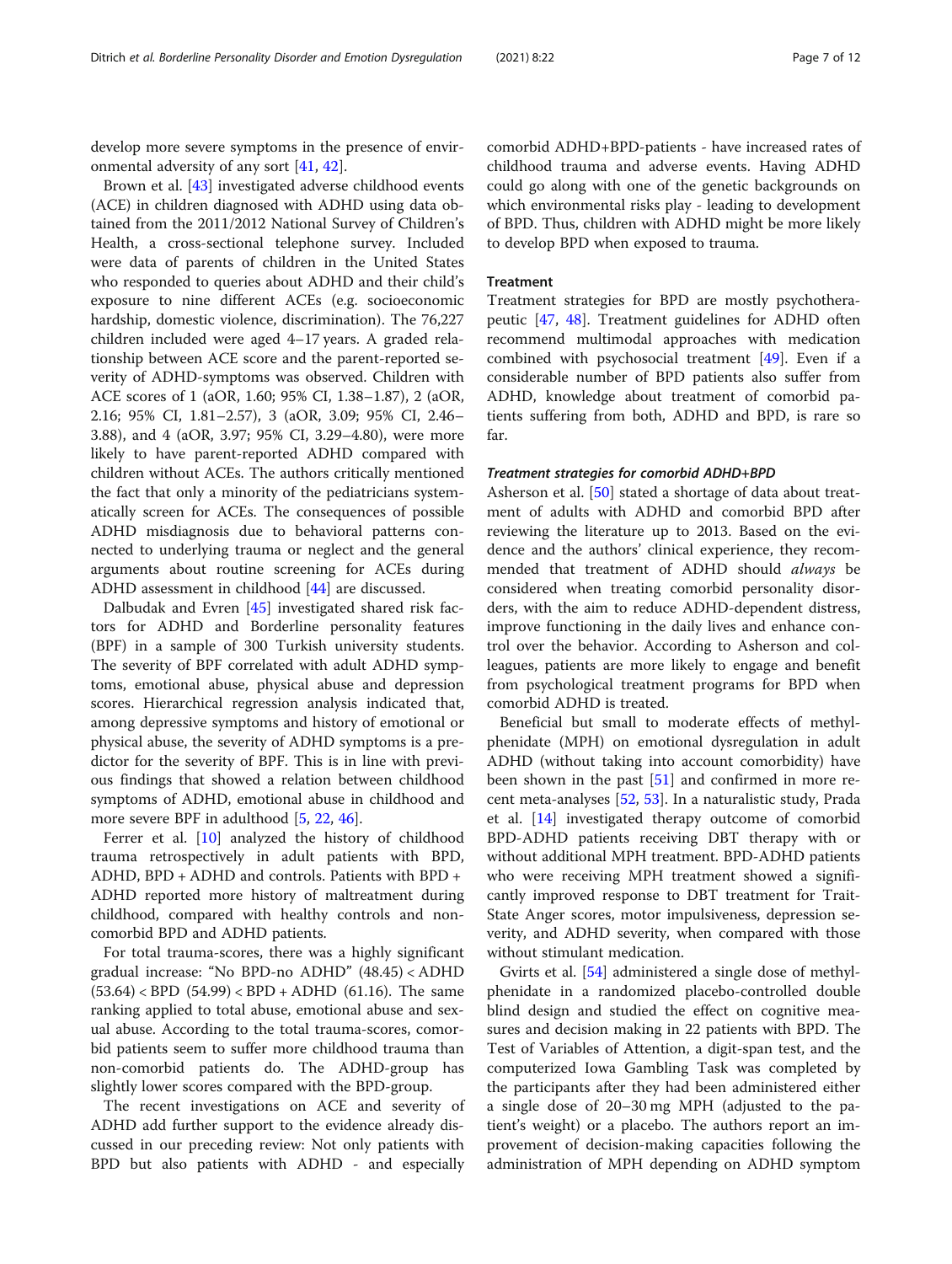level: Lower inattention scores were associated with a greater improvement in decision making following the administration of MPH when compared with patients with higher inattention scores. Thus, MPH improved performance in the decision-making task in patients with BPD whose symptoms of inattention were less se-

vere. The authors conclude that MPH may improve decision making in patients with BPD and that this effect was mediated by the level of ADHD-symptoms.

#### **Discussion**

The evidence presented in this review illustrates that research efforts since 2014 have produced some inconsistent results, some progress in differentiation of seemingly overlapping ADHD/BPD-symptomatology and some interesting ideas for future research.

As ADHD frequently co-occurs with a wide range of other neurodevelopmental and psychiatric disorders the specificity of the clinically observed close link between ADHD and BPD has to be further defined and sharpened. The aim of such better understanding of this cooccurrence can be a basis for a better understanding of systematic nosologic and etiopathogenetic connections and might have the potential to contribute to better treatment decisions and rational preventive measures. It has been suggested that the co-occurrence of ADHD and BPD is partly due to shared genetic factors. Estimated genetic correlation may be the best way to indicate genetic overlap between disorders. This was estimated at 0.59 in an older study discussed in our previous review [\[55\]](#page-11-0). In our current literature research, we could not find publications that are more recent on this topic. What is certain is that there are many genes of small effect involved. In other words, BPD and ADHD are both polygenic disorders with overlap of around 60% of the genetic variants involved [[16,](#page-10-0) [56\]](#page-11-0). The large population analysis from Kuja-Halkola et al. [[38](#page-11-0)] confirms the high co-occurrence of ADHD and BPD on a population level with a 19.4 fold increased risk to suffer from BPD when having a diagnosis of ADHD. And it confirms that ADHD and BPD co-aggregate in relatives, confirming the probable genetic basis of this co-occurrence.

It has been proposed to look further into plausible targets of GxE interactions and epigenetics. In general, research on candidate genes, single genes and GxE findings have to be seen with caution because results have often not been replicated. As stated in our genetics-section, the most robust findings arise from GWAS-data.

We found only one study on epigenetic alterations and their association with traumatic experiences in BPD, ADHD and BD [\[40](#page-11-0)]. Because of the high plausibility of epigenetic changes related to traumatic stress and other environmental risk factors often referred to as

invalidating environment this line of thought has to be followed in future research.

Research on environmental risk factors revealed a correlation between ADHD and adverse childhood events. Retrospectively, patients with BPD + ADHD report more childhood maltreatment. Risky, impulsive and novelty seeking behaviors in children with ADHD might elevate the risk for exposure to traumatic situations. Some authors point to the risk of misdiagnosing ADHD in children that suffer mainly from emotional neglect and abuse and therefore recommend general screening for adverse events and traumatic experiences in all children presenting for ADHD diagnosis. In doing so, impulsivity features that can be correlated to traumatic experiences might be clearly distinguishable from ADHD, leading to fewer misdiagnoses. Conversely, it could be argued, that experiencing a trauma may lead to more severe ADHD symptoms. Thus, the precise nature of the interrelation between ADHD, traumatic experiences, impulsivity and BPD is still subject of debate.

In order to understand the discussion about the genetic background of ADHD, BPD and the comorbid ADHD+BPD-patients, it is important to be familiar with the concept of pleiotropy. Genetic pleiotropy means that the same genetic background can lead to different phenotypes. In a recent review on this topic, Lee et al. [[57](#page-11-0)] summarize that "It is now clear that a substantial fraction of genetic influences on psychopathology transcend clinical diagnostic boundaries." Different underlying mechanisms are currently the subject of interest, among them genetic effects on neurodevelopment, diverse actions of regulatory elements, mediated effects.

Different potential models can be derived from the genetic, epigenetic and environmental risk factor research at this point: (1) Same genes lead to two distinct disorders (genetic pleiotropy); (2) BPD and ADHD are overlapping, e.g. they are different presentations of the same underlying disorder; (3) ADHD is leading to higher risk for developing BPD. Model [\[3\]](#page-10-0) is another version of the pleiotropic model where having ADHD is a risk of developing BPD (a) in the presence of environmental stressors and (b) at the same time is in itself a risk factor for environmental and psychological stress (e. g. increases the likelihood of traumatic experiences). If model 3 a) applies, genetic risk factors for ADHD might as well reflect a group of susceptibility genes for BPD. Far more research is needed to clarify the causal role of stress on ADHD and on its course. As an illustration for these considerations an interesting older study by Harold et al. [[58\]](#page-11-0) shall be reminded of here: it investigated the influence of genetic and environmental factors and their interrelatedness with a cross sectional and longitudinal adoption-design. ADHD symptoms of the biological mother, rearing mother and the child, maternal hostility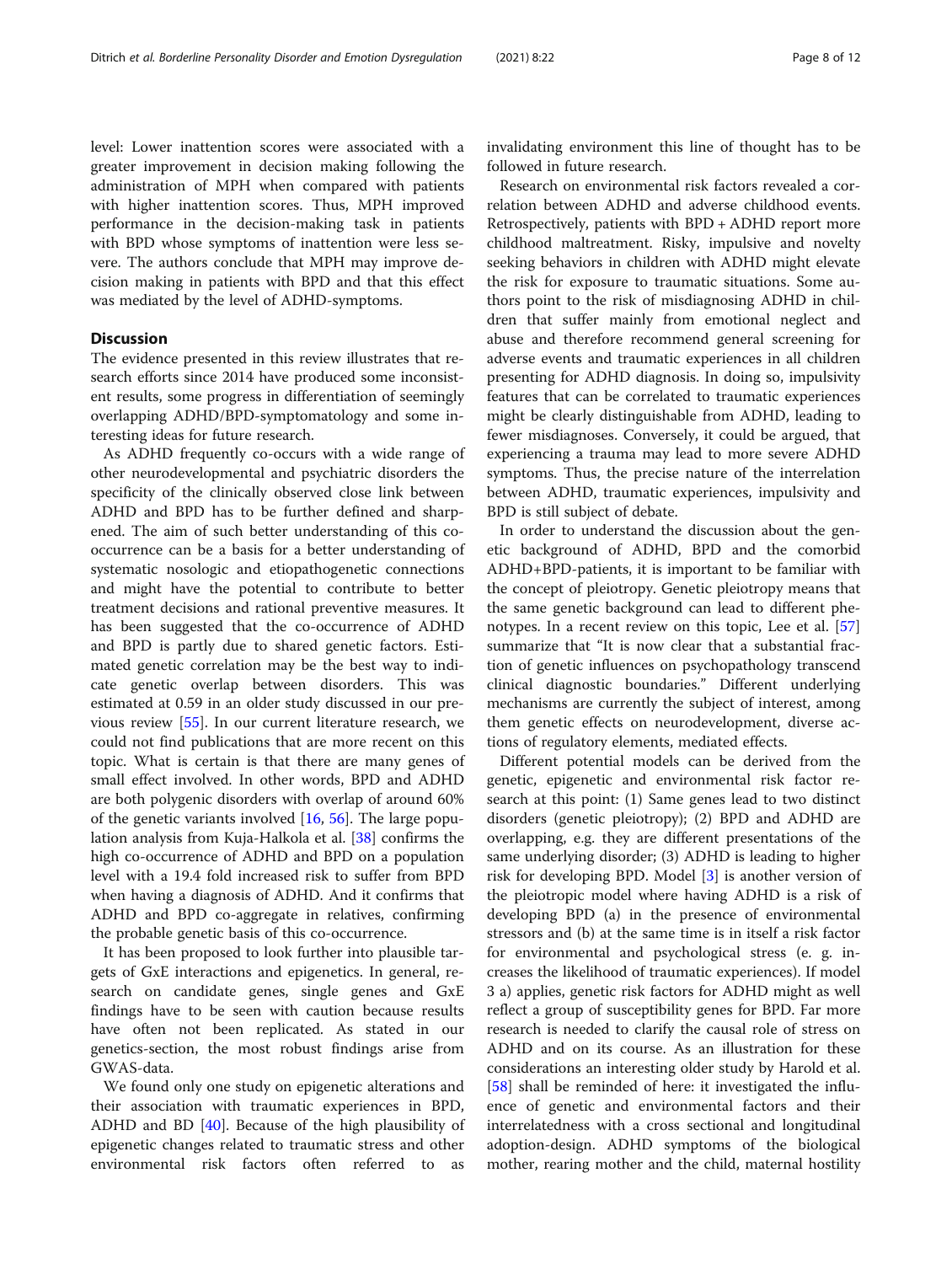<span id="page-8-0"></span>and child aggression were assessed. The biological mother's ADHD symptoms predicted child impulsivity/ activation at age 4,5, which in turn predicted maternal hostility from the adoptive mother, and later child ADHD symptoms at 6 years of age. It could be assumed that ADHD features are a risk factor for a stressful environment, starting a vicious circle (Fig. 1). If this was true, parental coaching and psychotherapy of parents with ADHD might be a key intervention to prevent comorbid personality disorders in children with ADHD. This clinically relevant topic should be further investigated. The ADHD-genotype might thus represent one of the possible genetic backgrounds on which environmental risks as for example traumatic experiences or adversities play - leading to the development of BPD.

In our previous review we postulated that ADHD children are at elevated risk for adversities and traumatic experiences in childhood and that this contributes to the development of BPD in adolescence and adulthood. Recent studies in the field of epigenetics and genetics of vulnerability-genes add interesting aspects to our previous discussion about a "sensitive" genotype in combination with a non-fitting environment in childhood. The vulnerability might not (exclusively) be dependent on disorder-specific susceptibility-genes (e.g. ADHD-related susceptibility genes) but also on epigenetic changes caused by interpersonal stress (Fig. 1). Due to the lack of evidence, this model is currently of hypothetic nature.

To decide whether BPD and ADHD are distinct or overlapping disorders, it would be helpful to know whether symptoms like impulsivity and emotional dysregulation are the same in both disorders or if there are differences in etiology and thus different treatment options. There have been several efforts to disentangle "ADHD-typical" and "BPD-typical" impulsivity and features of impulsivity and emotional dysregulation in



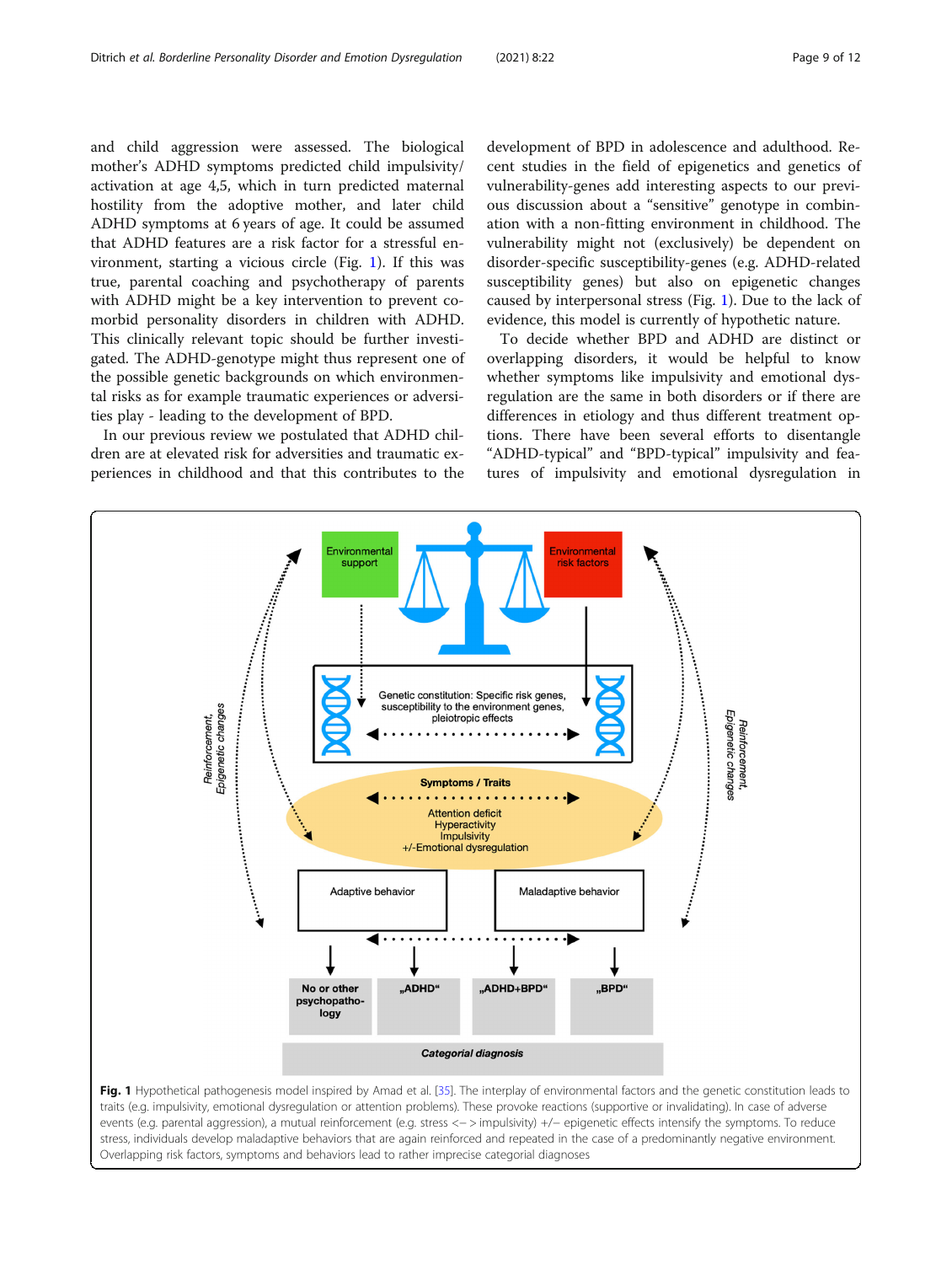ADHD and BPD. This line of research has seen the most differentiated progress in recent years, although most reviewed studies have small sample sizes and need confirmation through reproduction. Summarized findings of the reviewed studies on impulsivity and impulsivity under stress indicate that  $-$  quantitatively  $-$  impulsivity is a feature of both, ADHD and BPD. In addition, impulsivity level seems highest in patients with comorbid ADHD and BPD (Tables [1](#page-2-0) and [2](#page-4-0)). Thus, impulsivity seems to be a feature of BPD independent of ADHD and not – as assumed previously – merely a symptom of an underlying ADHD. Stress-dependence of impulsivity has been found in BPD but not in ADHD. Response inhibition deficits seem to characterize both disorders. Individuals with BPD have more - and more pervasive deficits in response-inhibition with pronounced difficulties in using context cues [[18\]](#page-10-0). Individuals with ADHD in contrast have more difficulties to interrupt an already ongoing response. This indicates qualitative differences of impulsivity in ADHD and BPD, as also indicated in the descriptive diagnostic criteria. More precise distinction of impulsivity-types in ADHD and BPD is necessary and first results point to subtle differences: Whereas motor impulsivity and a failure to interrupt ongoing responses are features of ADHD, BPD patients present an inability to use context information to inhibit prepotent response tendencies. The presented neuropsychological differentiations seem to point to a proximity of BPD and schizophrenia spectrum disorders in terms of impulsivity.

Emotion regulation is a symptom of both disorders and patients with ADHD, patients with BPD and patients with both, ADHD+BPD, seem to have – in this order – growing intensity of emotion regulation problems with the comorbid patients having the most severe emotion regulation difficulties and most dysfunctional emotion regulation habits. Emotion regulation difficulties seem to function as a mediator between ADHD symptoms and BPD features. In analogy to the discussion about impulsivity and the distinguishing features of impulsivity in ADHD and BPD, it would be interesting to further clarify the qualitative nature of emotional dysregulation in ADHD and BPD.

Treatment decisions for comorbid patients with ADHD and BPD today are based on expert advice and not on systematic scientific evidence. Only one naturalistic study reported on methylphenidate treatment in patients with BPD and ADHD passing through a DBTtreatment program reported promising results.

The above-mentioned conceptualization of the relationship between ADHD and BPD might also have implications for future ideas about treatment options. Currently there are no known predictors of good or poor response to ADHD drug treatments. Trauma has not

been identified as a predictor of poor response to drug treatments in ADHD - this might be an important area for future enquiry. A background of trauma may or may not be associated with a good response to medications. To date, this discussion remains speculative, as causal directions are not well investigated.

Based on the presented evidence and models it is conceivable that BPD may be a heterogeneous entity that develops based on unfavorable learning histories or traumatic experiences in the context of early otherness (e. g. developmental disorders) and in the absence of a fitting environment or in the context of adverse events or childhood trauma. Some authors have discussed subtypes of BPD and have considered that severe ADHD with associated behavioral and emotional symptoms might reflect a subtype of BPD. Other factors that have important implications for the treatment decisions are other developmental disorders, organic disorders with psychiatric symptoms and complex PTSD that lead to similar behavioral and emotional symptoms. Another possibility is that ADHD and BPD are different entities and co-occur in individuals.

#### Conclusion

Knowledge about the relationship between ADHD and BPD has grown since 2014. Results of genetic studies remain unspecific and inconsistent. Epigenetic research and research focussing on hypothesized vulnerability genes or sites seem a promising avenue in the future (see Fig. [1\)](#page-8-0). Progress in the differentiation of similar symptomatology, namely in the symptom domains of impulsivity and emotional dysregulation, has been made and future treatment ideas should take into account the differences in impulse control in ADHD and BPD. Evidence on treatment of the comorbid condition remains scarce and future research is needed to allow rational treatment decisions. The lack of studies dealing with treatment of the comorbid condition indicates the necessity of further research. Studies on transdiagnostic treatment options for symptom domains such as impulsivity and emotional dysregulation might be helpful to clarify the question whether these are of the same kind or in both disorders or fundamentally different. In general it can be stated that research on the comorbidity and overlap of ADHD and BPD is still limited with often too small sample sizes and variable methodology, leading to inconsistencies.

#### Abbreviations

ACE: adverse childhood events; ADHD: attention deficit hyperactivity disorder; AX-CPT: AX- Continuous Performance Test; BD: bipolar disorder; BIS: Barratt Impulsiveness Scale; BPD: borderline personality disorder; BPD-ADHD: comorbid attention deficit hyperactivity disorder and borderline personality disorder; CPT: Continuous Performance Test; HPA-Axis: hypothalamic–pituitary–adrenal axis; GxE interactions: geneenvironment-interactions; GWAS: genome wide association study;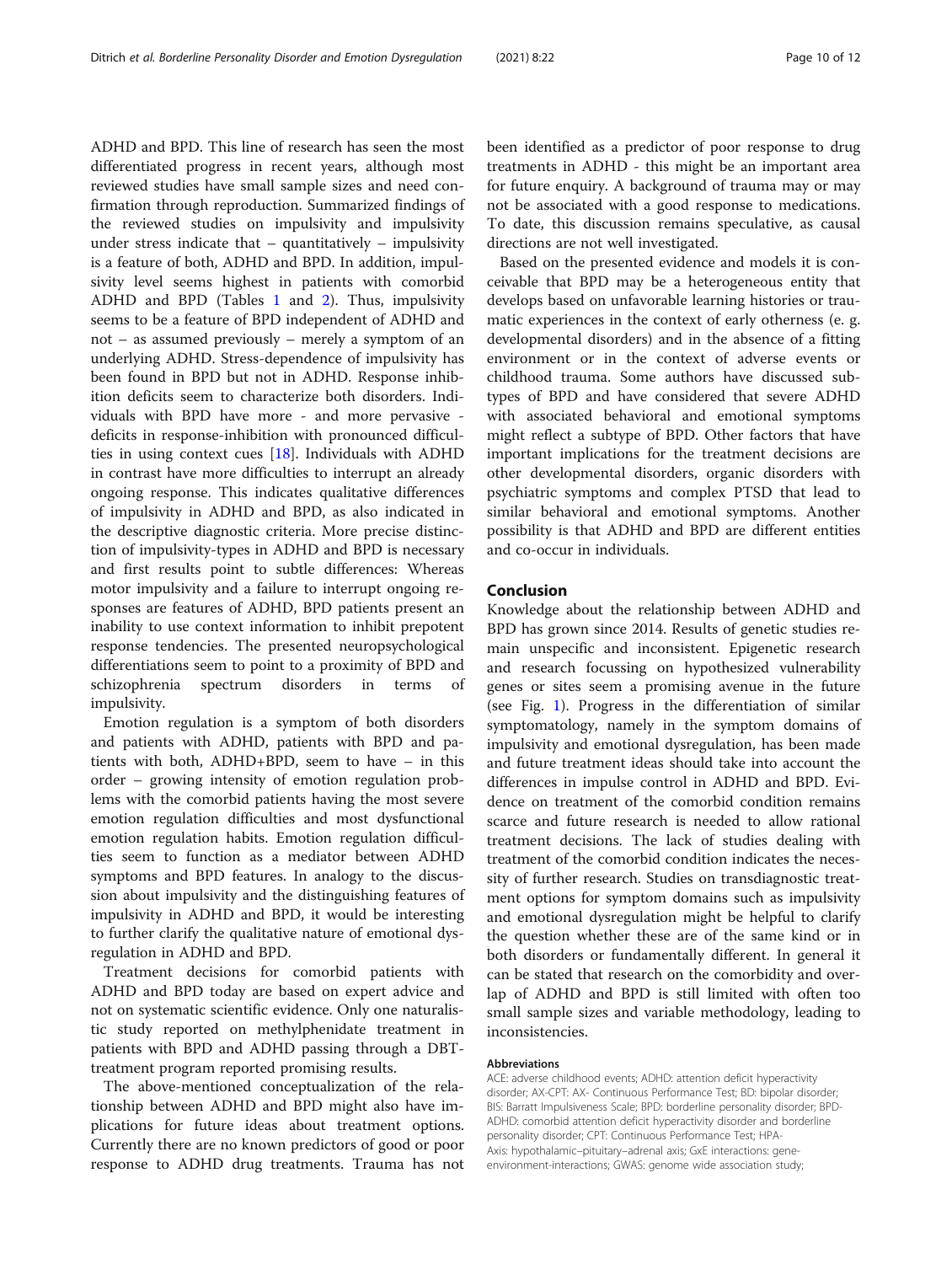<span id="page-10-0"></span>MPH: methylphenidate; OR: odds ratio; aOR: adjusted odds ratio; SUD: substance use disorder; PRS: polygenetic risk score; DSM-V: diagnostic and statistical manual of mental disorders

#### Acknowledgements

Not applicable.

#### Authors' contributions

ID, SM analyzed, and synthetized the literature. ID and SM were major contributors in writing the manuscript. All authors read and approved the final manuscript.

#### Funding

No funding. Open Access funding enabled and organized by Projekt DEAL.

#### Availability of data and materials

Data sharing not applicable to this article as no datasets were generated or analyzed during the current study.

Alexandra Philipsen: AP declares that she served on advisory boards, gave lectures, performed phase 3 studies, or received travel grants within the last 5 years from Eli Lilly and Co, Janssen-Cilag, Lundbeck, MEDICE Arzneimittel, Pütter GmbH and Co KG, Novartis, Servier, and Shire; and has authored books and articles on ADHD published by Elsevier, Hogrefe, Schattauer, Kohlhammer, Karger, Oxford Press, and Springer.

Swantje Matthies: No conflicts of interest.

#### **Declarations**

Ethics approval and consent to participate Not applicable (Review).

#### Consent for publication

Not applicable.

#### Competing interests

Ismene Ditrich: No conflicts of interest.

#### Author details

<sup>1</sup>Department of Psychiatry and Psychotherapy, Medical Center -Faculty of Medicine, University of Freiburg, Hauptstr. 5, D-79104 Freiburg, Germany. <sup>2</sup> Department of Psychiatry and Psychotherapy, Medical Center, University of Bonn, Bonn, Germany.

#### Received: 11 March 2021 Accepted: 8 June 2021 Published online: 06 July 2021

#### References

- 1. Polanczyk G, Lima MS de, Horta BL, Biederman J, Rohde LA. The worldwide prevalence of ADHD: a systematic review and metaregression analysis. Am J Psychiatry 2007; 164(6):942–948. Available from: URL: [https://pubmed.ncbi.](https://pubmed.ncbi.nlm.nih.gov/17541055/) [nlm.nih.gov/17541055/](https://pubmed.ncbi.nlm.nih.gov/17541055/).
- Lieb K, Zanarini MC, Schmahl C, Linehan MM, Bohus M. Borderline personality disorder. The Lancet 2004; 364(9432):453–461. Available from: URL: [https://www.sciencedirect.com/science/article/pii/S0140673604167706.](https://www.sciencedirect.com/science/article/pii/S0140673604167706)
- 3. American Psychiatric Association. Diagnostic and statistical manual of mental disorders: DSM-5. 5th ed. Washington: American Psychiatric Publishing; 2013. [https://doi.org/10.1176/appi.books.9780890425596.](https://doi.org/10.1176/appi.books.9780890425596)
- 4. Fossati A, Novella L, Donati D, Donini M, Maffei C. History of childhood attention deficit/hyperactivity disorder symptoms and borderline personality disorder: a controlled study. Compr Psychiatry. 2002;43(5):369–77. [https://](https://doi.org/10.1053/comp.2002.34634) [doi.org/10.1053/comp.2002.34634.](https://doi.org/10.1053/comp.2002.34634)
- 5. Philipsen A, Limberger MF, Lieb K, Feige B, Kleindienst N, Ebner-Priemer U, et al. Attention-deficit hyperactivity disorder as a potentially aggravating factor in borderline personality disorder. Br J Psychiatry. 2008;192(2):118–23. <https://doi.org/10.1192/bjp.bp.107.035782>.
- 6. Weibel S, Nicastro R, Prada P, Cole P, Rüfenacht E, Pham E, et al. Screening for attention-deficit/hyperactivity disorder in borderline personality disorder. J Affect Disord. 2018;226:85–91. <https://doi.org/10.1016/j.jad.2017.09.027>.
- 7. Ebner-Priemer UW, Houben M, Santangelo P, Kleindienst N, Tuerlinckx F, Oravecz Z, et al. Unraveling affective dysregulation in borderline personality

disorder: a theoretical model and empirical evidence. J Abnorm Psychol. 2015;124(1):186–98. [https://doi.org/10.1037/abn0000021.](https://doi.org/10.1037/abn0000021)

- 8. Shaw P, Stringaris A, Nigg J, Leibenluft E. Emotion dysregulation in attention deficit hyperactivity disorder. Am J Psychiatry. 2014;171(3):276–93. [https://](https://doi.org/10.1176/appi.ajp.2013.13070966) [doi.org/10.1176/appi.ajp.2013.13070966.](https://doi.org/10.1176/appi.ajp.2013.13070966)
- 9. Wender PH, Wolf LE, Wasserstein J. Adults with ADHD. An overview. Ann N Y Acad Sci. 2001;931:1–16.
- 10. Ferrer M, Andión Ó, Calvo N, Ramos-Quiroga JA, Prat M, Corrales M, et al. Differences in the association between childhood trauma history and borderline personality disorder or attention deficit/hyperactivity disorder diagnoses in adulthood. Eur Arch Psychiatry Clin Neurosci. 2017;267(6):541– 9. [https://doi.org/10.1007/s00406-016-0733-2.](https://doi.org/10.1007/s00406-016-0733-2)
- 11. O'Malley GK, McHugh L, Mac Giollabhui N, Bramham J. Characterizing adult attention-deficit/hyperactivity-disorder and comorbid borderline personality disorder: ADHD symptoms, psychopathology, cognitive functioning and psychosocial factors. Eur Psychiatry. 2016;31:29–36. [https://doi.org/10.1016/j.](https://doi.org/10.1016/j.eurpsy.2015.09.012) [eurpsy.2015.09.012.](https://doi.org/10.1016/j.eurpsy.2015.09.012)
- 12. Richard-Lepouriel H, Kung A-L, Hasler R, Bellivier F, Prada P, Gard S, et al. Impulsivity and its association with childhood trauma experiences across bipolar disorder, attention deficit hyperactivity disorder and borderline personality disorder. J Affect Disord. 2019;244:33–41. [https://doi.org/10.1016/](https://doi.org/10.1016/j.jad.2018.07.060) [j.jad.2018.07.060](https://doi.org/10.1016/j.jad.2018.07.060).
- 13. Rüfenacht E, Euler S, Prada P, Nicastro R, Dieben K, Hasler R, et al. Emotion dysregulation in adults suffering from attention deficit hyperactivity disorder (ADHD), a comparison with borderline personality disorder (BPD). Borderline personality disorder and emotion dysregulation. 2019;6(1):11. [https://doi.](https://doi.org/10.1186/s40479-019-0108-1) [org/10.1186/s40479-019-0108-1](https://doi.org/10.1186/s40479-019-0108-1).
- 14. Prada P, Nicastro R, Zimmermann J, Hasler R, Aubry J-M, Perroud N. Addition of methylphenidate to intensive dialectical behaviour therapy for patients suffering from comorbid borderline personality disorder and ADHD: a naturalistic study. Atten Defic Hyperact Disord. 2015;7(3):199–209. [https://](https://doi.org/10.1007/s12402-015-0165-2) [doi.org/10.1007/s12402-015-0165-2.](https://doi.org/10.1007/s12402-015-0165-2)
- 15. Mistry S, Escott-Price V, Florio AD, Smith DJ, Zammit S. Genetic risk for bipolar disorder and psychopathology from childhood to early adulthood. J Affect Disord. 2019;246:633–9. [https://doi.org/10.1016/j.jad.2018.12.091.](https://doi.org/10.1016/j.jad.2018.12.091)
- 16. Witt SH, Streit F, Jungkunz M, Frank J, Awasthi S, Reinbold CS, et al. Genome-wide association study of borderline personality disorder reveals genetic overlap with bipolar disorder, major depression and schizophrenia. Transl Psychiatry. 2017;7(6):e1155. <https://doi.org/10.1038/tp.2017.115>.
- 17. Kulacaoglu F, Solmaz M, Ardic FC, Akin E, Kose S. The relationship between childhood traumas, dissociation, and impulsivity in patients with borderline personality disorder comorbid with ADHD. Psychiatr Clin Psychopharmacol 2017 [cited 2020 Nov 29]; 27(4):393–402. Availaeble from: URL: [https://doi.](https://doi.org/10.1080/24750573.2017.1380347?needAccess=true) [org/10.1080/24750573.2017.1380347?needAccess=true.](https://doi.org/10.1080/24750573.2017.1380347?needAccess=true)
- 18. van Dijk F, Schellekens A, van den Broek P, Kan C, Verkes R-J, Buitelaar J. Do cognitive measures of response inhibition differentiate between attention deficit/hyperactivity disorder and borderline personality disorder? Psychiatry Res. 2014;215(3):733–9. [https://doi.org/10.1016/j.](https://doi.org/10.1016/j.psychres.2013.12.034) [psychres.2013.12.034](https://doi.org/10.1016/j.psychres.2013.12.034).
- 19. Cackowski S, Reitz A-C, Ende G, Kleindienst N, Bohus M, Schmahl C, et al. Impact of stress on different components of impulsivity in borderline personality disorder. Psychol Med. 2014;44(15):3329–40. [https://doi.org/10.1](https://doi.org/10.1017/S0033291714000427) [017/S0033291714000427](https://doi.org/10.1017/S0033291714000427).
- 20. Ende G, Cackowski S, van Eijk J, Sack M, Demirakca T, Kleindienst N, et al. Impulsivity and aggression in female BPD and ADHD patients: association with ACC glutamate and GABA concentrations. Neuropsychopharmacology. 2016;41(2):410–8. <https://doi.org/10.1038/npp.2015.153>.
- 21. Krause-Utz A, Cackowski S, Daffner S, Sobanski E, Plichta MM, Bohus M, et al. Delay discounting and response disinhibition under acute experimental stress in women with borderline personality disorder and adult attention deficit hyperactivity disorder. Psychol Med. 2016;46(15):3137–49. [https://doi.](https://doi.org/10.1017/S0033291716001677) [org/10.1017/S0033291716001677.](https://doi.org/10.1017/S0033291716001677)
- 22. Matthies SD, Philipsen A. Common ground in attention deficit hyperactivity disorder (ADHD) and borderline personality disorder (BPD)-review of recent findings. Borderline personality disorder and emotion dysregulation. 2014; 1(1):3. [https://doi.org/10.1186/2051-6673-1-3.](https://doi.org/10.1186/2051-6673-1-3)
- 23. Griffin SA, Lynam DR, Samuel DB. Dimensional conceptualizations of impulsivity. Personal Disord. 2018;9(4):333–45. [https://doi.org/10.1037/](https://doi.org/10.1037/per0000253) [per0000253.](https://doi.org/10.1037/per0000253)
- 24. Lampe K, Konrad K, Kroener S, Fast K, Kunert HJ, Herpertz SC. Neuropsychological and behavioural disinhibition in adult ADHD compared